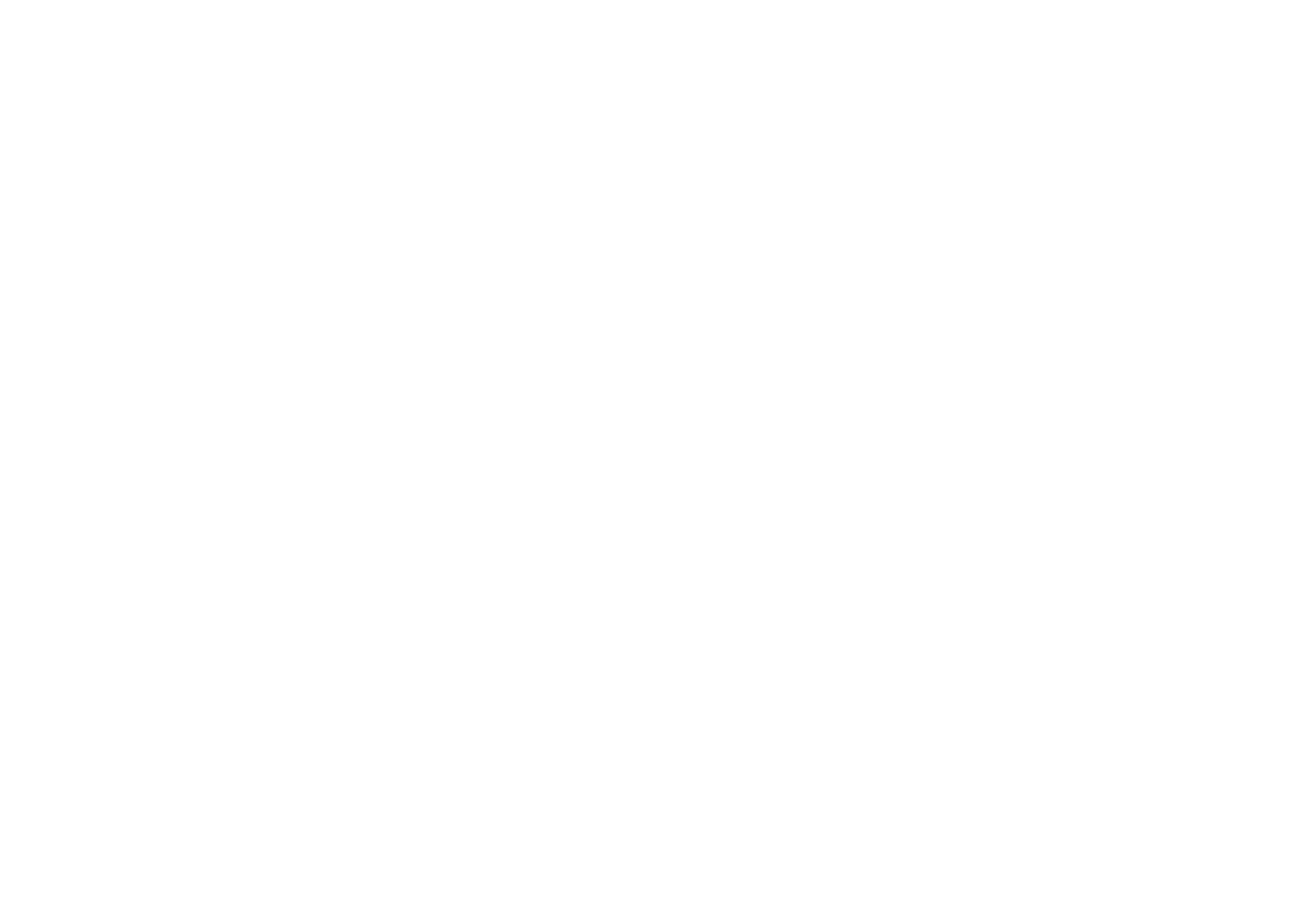## **6TH WOODFORD GREEN WITH ESSEX LADIES A.C. COMBINED EVENTS MEETING**

Saturday/Sunday, 20th/21st May, 2006 Ashton Playing Fields, Woodford

|  |                      |                  | <b>SENIOR &amp; JUNIOR WOMEN</b>      |    |        |                |             |             |             |                 |              |             |             |      |                |      |         |      |
|--|----------------------|------------------|---------------------------------------|----|--------|----------------|-------------|-------------|-------------|-----------------|--------------|-------------|-------------|------|----------------|------|---------|------|
|  |                      |                  |                                       |    | 100m.  |                | <b>HIGH</b> |             | <b>SHOT</b> |                 |              |             | <b>LONG</b> |      | <b>JAVELIN</b> |      |         |      |
|  | <b>JUNIOR SENIOR</b> |                  |                                       |    |        | <b>HURDLES</b> |             | <b>JUMP</b> |             | <b>PUT</b>      |              | 200m.       | <b>JUMP</b> |      | <b>THROW</b>   |      | 800m.   |      |
|  |                      |                  | 71 Gemma Weetman                      | 87 | 14.70  | 882            | 1.55        | 678         | 9.55        | 500             | 25.80        | 815         | 6.00        | 850  | 23.94          | 362  | 2:24.56 | 763  |
|  |                      |                  | Oswestry Olympians A.C.               |    |        | 882            |             | 1560        |             |                 | $2060 + 2.8$ | 2875        |             | 3725 |                | 4087 |         | 4850 |
|  |                      |                  | 62JJodie Favell                       | 82 | 15.23  | 811            | 1.49        | 610         | 9.71        | 51 <sub>0</sub> | 26.20        | 780         | 5.00        |      | 559 31.04      | 496  | 2:35.57 | 625  |
|  |                      |                  | Boston & District A.C.                |    | $+1.4$ | 811            |             | 1421        |             | 1931            | $+2.8$       | 2711        |             | 3270 |                | 3766 |         | 4391 |
|  |                      |                  | 64 Beverley Hawkins                   | 86 | 16.99  | 598            | 1.40        | 512         | 9.90        | 523             | 26.40        | 763I        | 4.99        |      | 557 25.47      | 391  | 2:38.39 | 591  |
|  |                      |                  | Cheltenham & County Harriers          |    | $+1.3$ | 598            |             | 1110        |             | 1633            | $+2.8$       | 2396        |             | 2953 |                | 3344 |         | 3935 |
|  |                      |                  | 61 Melanie Gregg                      | 76 | 16.99  | 598            | 1.58        | 712         | 9.33        |                 | 486 28.33    | 605         | 4.89        |      | 530 24.74      | 377  | 2:40.66 | 565  |
|  |                      | 3                | Woodford Green with Essex Ladies A.C. |    | $+1.4$ | 598            |             | 1310        |             | 1796            | $+1.9$       | 2401        |             | 2931 |                | 3308 |         | 3873 |
|  |                      |                  | 72 Hayley Kruse                       | 89 | 16.29  | 679            | 1.49        | 610         | 8.19        | 412             | 27.73        | 652         | 4.72        | 485  | 25.14          | 385  | 2:40.34 | 569  |
|  |                      |                  | Herts Phoenix A.C.                    |    | $+1.3$ | 679            |             | 1289        |             | 1701 <b>1</b>   | $+2.8$       | 2353        |             | 2838 |                | 3223 |         | 3792 |
|  |                      |                  | 73 Leah Parsons                       | 89 | 15.84  | 734            | 1.61        | 747         | 7.54        | 370             | 27.69        | 655         | 4.66        |      | 469 21.28      | 313  | 2:48.57 | 479  |
|  |                      |                  | Peterborough A.C.                     |    | $+1.3$ | 734            |             | 1481        |             |                 | $1851 + 1.9$ | 2506        |             | 2975 |                | 3288 |         | 3767 |
|  |                      |                  | 65 Sarah-Jane Darrington              | 85 | 16.45  | 660            | 1.58        | 712         | 7.59        | 373             | 27.88        | <b>640</b>  | 4.56        | 443  | 23.74          | 359  | 2:39.67 | 577  |
|  |                      | $\boldsymbol{4}$ | Bedford & County AC                   |    | $+1.3$ | 660            |             | 1372        |             | 1745            | $+1.9$       | 2385        |             | 2828 |                | 3187 |         | 3764 |
|  |                      |                  | 70 Natalie Farman                     | 89 | 16.16  | 695            | 1.55        | 678         | 7.67        |                 | 378 28.28    | 609         | 4.85        |      | 519 21.92      | 325  | 2:41.19 | 559  |
|  |                      |                  | Herts Phoenix A.C.                    |    | $+1.4$ | 695            |             | 1373        |             |                 | $1751 + 1.9$ | <b>2360</b> |             | 2879 |                | 3204 |         | 3763 |